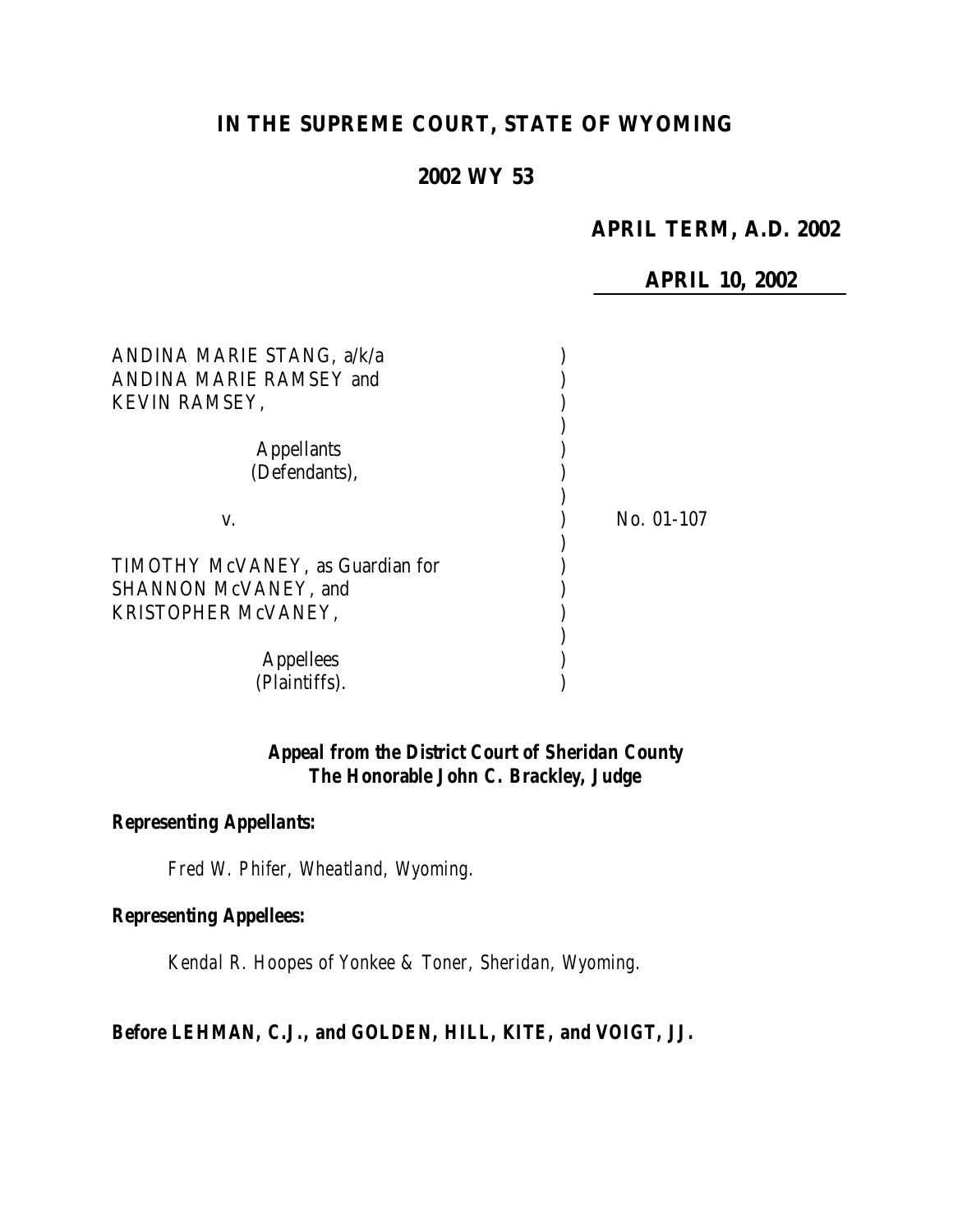#### **VOIGT, Justice.**

[¶1] The First Interstate Bank of Sheridan (the Bank) filed an interpleader action on December 7, 2000, to determine the ownership of a payable on death certificate of deposit (CD). Mike Keeler (Keeler), the CD's purchaser, had named his great niece and nephew, Shannon and Kristopher McVaney (the appellees), as payees under the CD. Keeler committed suicide on November 4, 2000. An undated letter purportedly written by Keeler changing the names of the payable on death payees to Andina Marie Stang and Kevin Ivan Ramsey (the appellants) arrived at the Bank two days after Keeler's death. The McVaneys, Stang, and Ramsey all claim ownership of the CD. Stang and Ramsey appeal the district court's granting of the appellees' motion for summary judgment. We affirm.

#### **ISSUES**

[¶2] The appellants state the issues as:

1. Was the delivery of the request for change of beneficiary on the Certificate of Deposit complete when it was mailed with the original Certificate of Deposit one day prior to the owner of the CD committing suicide and was received by First Interstate Bank of Sheridan on the first business day after it was mailed?

2. Did the trial court err in granting Appellees' Motion for Summary Judgment?

3. Did the trial court err in awarding the Certificate of Deposit to the Appellees?

4. Did the depositor and owner of the Time Certificate of Deposit, Mike Keeler, have the right and the authority to change the "Payable on Death" names at any time during his lifetime?

The appellees present the following issues:

- 1. Whether Shannon and Kristopher McVaney, who were the payable-on-death payees on the certificate of deposit at the time of death of Mike Keeler, are the owners of the funds represented by the certificate of deposit.
- 2. Whether the request for a change of the payable-ondeath payees on the certificate of deposit was effective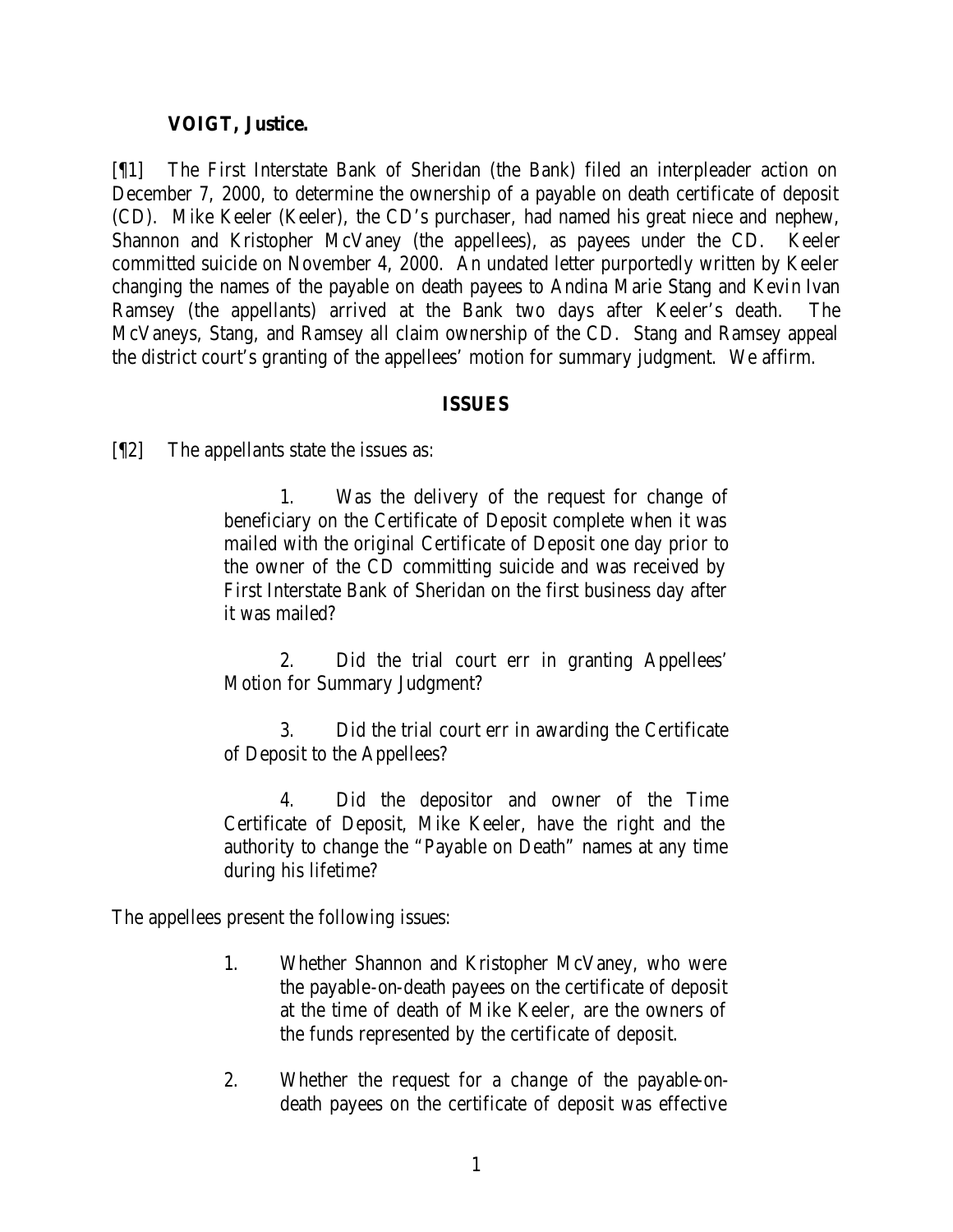in changing the terms of the account when it was not received by First Interstate Bank until after the death of Mike Keeler.

3. Whether Mike Keeler's request for a change of the payable-on-death payees constitutes an inter vivos gift or a gift causa mortis.<sup>[1]</sup>

# **FACTS**

[¶3] The Bank filed an interpleader action in the District Court of the Fourth Judicial District to determine the ownership of approximately \$30,000.00 held as a CD by the Bank. The action named Shannon McVaney, Kristopher McVaney, Andina Marie Stang, and Kevin Ivan Ramsey as defendants. Because Shannon McVaney was a minor, the district court appointed her father, Timothy McVaney, as her guardian for purposes of the lawsuit.

[¶4] Keeler had obtained a CD at the Bank of Commerce, now First Interstate Bank, on May 10, 1982. At that time, Keeler named his sister, Velta Schaefer, as the payable on death beneficiary. On December 3, 1998, Keeler gave the Bank written instructions to reissue the CD making it payable on death to the appellees. The Bank complied with those instructions.

[¶5] The relevant facts in this case are not complex. Keeler met Stang, a waitress, at the Breakfast Inn restaurant in Wheatland where he went for breakfast every day at 5:00 a.m. They became friends. When he failed to show for breakfast one morning, Stang went to check on him. He was ill, and she rushed him to a hospital. Stang began taking care of Keeler on a daily basis starting in February 1995. She took him to doctors' appointments, picked up his prescriptions, took him to the hospital, took him shopping, cleaned his house, did his laundry, cooked him dinner, and occasionally made him breakfast. Stang also provided home health care pursuant to his doctors' and nurses' instructions. Stang received no compensation for her services during the first four years she cared for Keeler. The last two years before his death, she received between \$600.00 and \$700.00 per month, depending upon the amount Keeler could afford.

[¶6] During August 2000, Keeler allegedly requested that Stang prepare a letter to the Bank to change the payable on death beneficiaries from the McVaneys to Stang and her husband, Kevin Ramsey. Stang stated in an affidavit that she did not write the letter because she did not want to cause problems between Keeler and his family. Stang further stated in her affidavit that on November 3, 2000, Keeler insisted that Stang write the letter,

 1 The appellants have not argued that this was an *inter vivos* gift, so that theory will not be addressed.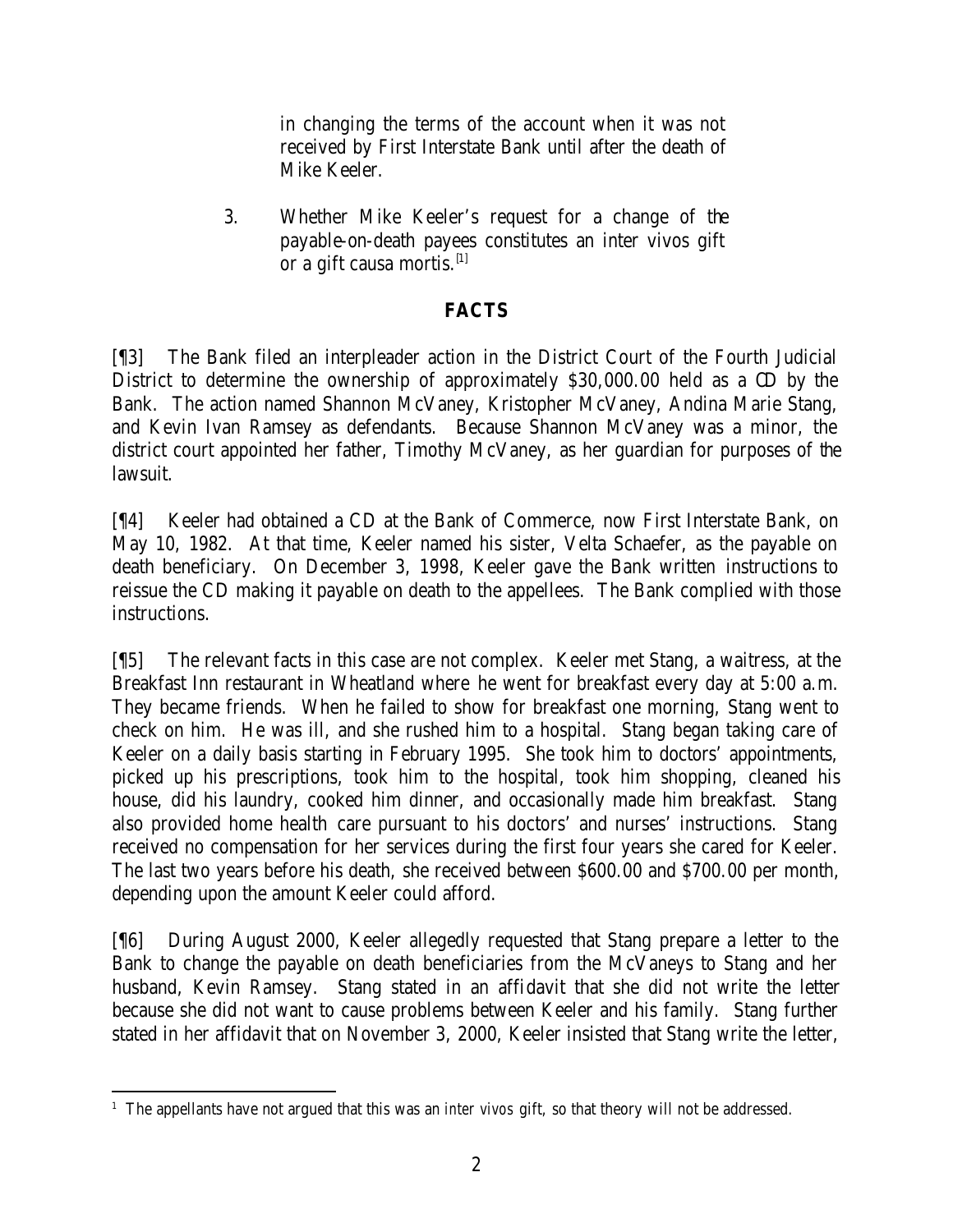and insisted that she take him to the post office that day to mail it. The next day, Keeler, age 77, shot and killed himself.

[¶7] Two days after his death, on November 6, 2000, the Bank received an undated typed letter purportedly from Keeler, directing the Bank to change the payable on death beneficiaries from the McVaneys to Stang and Ramsey. Without knowledge of Keeler's death, the Bank issued a new CD naming Stang and Ramsey as the payable on death beneficiaries. Stang notified the Bank of Keeler's death on November 10, 2000. Because there were multiple claims to the CD, the Bank filed an Interpleader Complaint to determine ownership of the CD.

[¶8] The McVaneys answered the Interpleader Complaint and filed a cross-claim against Stang and Ramsey on January 11, 2001. The cross-claim alleged that the McVaneys were the rightful owners of the CD. Stang and Ramsey filed an answer to the cross-claim and also brought a cross-claim against the McVaneys. Both cross-claims sought the district court's determination of the CD's ownership. The district court dismissed the Bank from the action without prejudice on May 3, 2001. The district court then realigned the parties; McVaneys as plaintiffs, Stang and Ramsey as defendants.

# **DISCUSSION**

[¶9] The appellants' first issue is whether delivery of the letter requesting the change in beneficiary was completed when it, along with the original CD, was mailed to the Bank. The appellants argue that delivery was effective when Keeler placed the written request with the original CD in a properly addressed envelope, with correct postage, and placed it in the mail. The appellants assert that this created a gift *causa mortis*, and title to the CD passed to the appellants upon Keeler's death.

[¶10] CDs are inherently contractual, and if they are non-negotiable, as in the instant case, they are to be construed in light of general contract law principles. *Rose v. Rose*, 849 P.2d 1321, 1324-25 (Wyo. 1993). A change in title to a CD in effect terminates the existing account and replaces it with a new one. *Washington County Mercantile Bank v. Kennedy*, 855 S.W.2d 520, 523 (Mo.App. 1993). Therefore, changing the payable on death beneficiaries from the McVaneys to the appellants would have terminated the existing account and created a new contract between the parties. Keeler's request to alter the terms of the CD was an offer for a new contract, which the Bank had yet to accept at the time of Keeler's death.

[¶11] In contract law, the mailbox rule provides that unless otherwise agreed to or provided by law, an offer is accepted when the acceptance is properly addressed and placed in the mail. *Liquorama, Inc. v. American Nat. Bank and Trust Co. of Chicago*, 86 Ill.App.3d 974, 41 Ill.Dec. 951, 408 N.E.2d 373, 375 (1980); Black's Law Dictionary 964  $(7<sup>th</sup>$  ed. 1999). In the situation before this Court, the mailbox rule would apply not to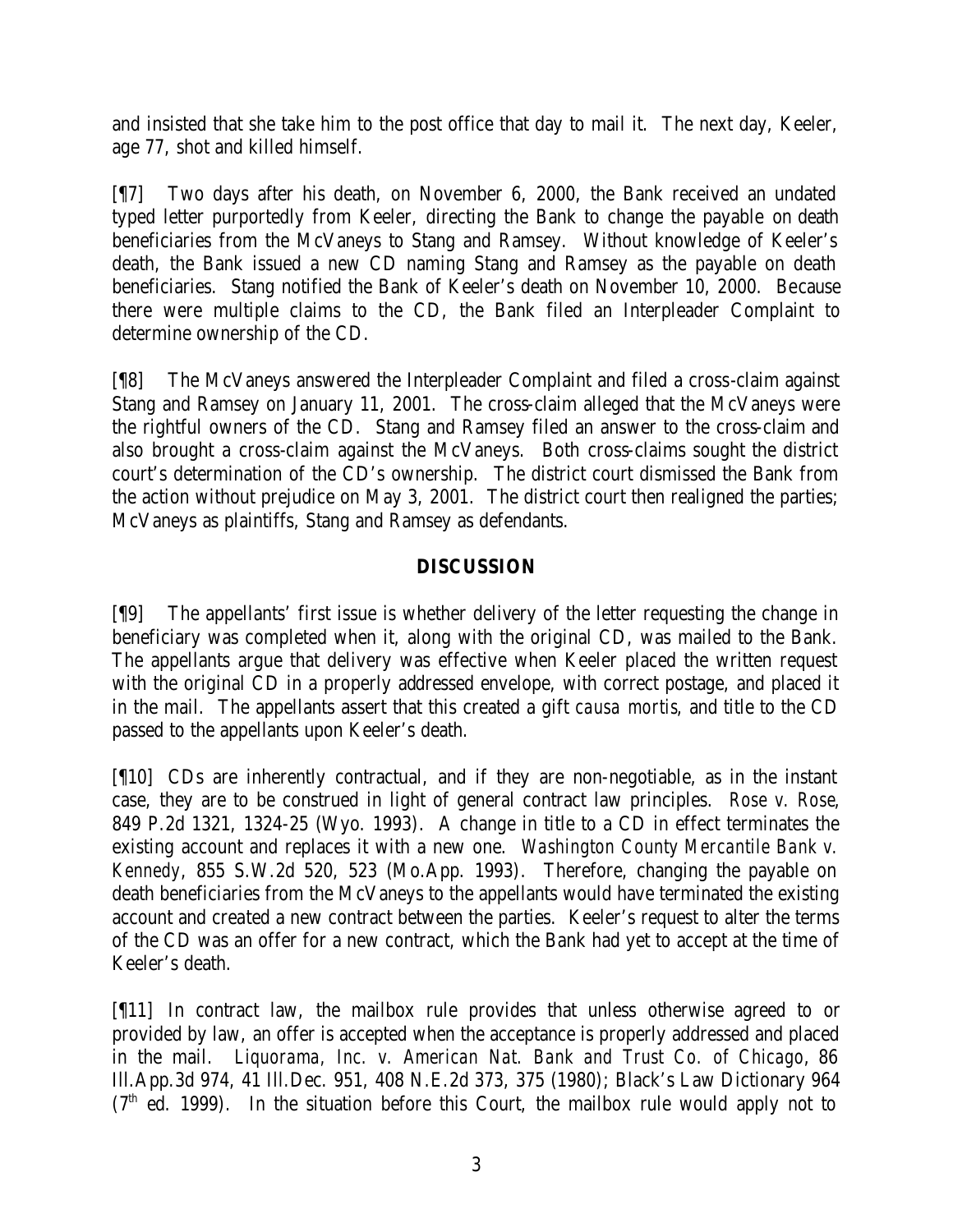Keeler's letter, but to the Bank's response, if such had been mailed. Keeler mailed an offer to the Bank. A new contract could not be created until acceptance by the Bank.

[¶12] We do not believe that a gift *causa mortis* was created. A gift *causa mortis* is effected if the following conditions are met: "There must be a clear and manifest intention of the owner to give, a subject capable of passing by delivery, and an actual delivery at the time, in contemplation of death." *Hecht v. Shaffer*, 15 Wyo. 34, 85 P. 1056, 1057 (1906). The burden of proving a gift *causa mortis* is on the alleged donee, and it must be shown by clear and convincing evidence. Where the donee is not a relative, positive and unequivocal proof is necessary. *In re King's Estate*, 49 Wyo. 453, 57 P.2d 675, 678 (1936). This Court has stated:

> [I]t does not follow that gifts *causa mortis* can be made more easily than the other gifts, for an additional compensating requirement becomes necessary in connection with the former not found in connection of the latter, and that is the showing that the gift was made in contemplation of death, so as to lend credibility to the making of the gift.

*Begovich v. Kruljac*, 38 Wyo. 365, 267 P. 426, 430 (1928).

[¶13] Whether Stang and Ramsey sustained their burden of proof was for the district court to determine. We will not reverse such a finding unless it was manifestly against the weight of the evidence. *Produit v. Produit*, 2001 WY 123, ¶ 18, 35 P.3d 1240, 1245 (Wyo. 2001). Other than the fact that he killed himself the next day, there is nothing in the record of the instant case to indicate that Keeler's "gift" of the CD to the appellants, if such it was meant to be, was made in contemplation of death. The first indication that Keeler was thinking about suicide occurred on November 4, 2000, the day after the letter was written. Stang stated in her affidavit:

> At approx. 10:45 when I got to Mike's [the decedent] house he had his gun in his hand, I told him to put the gun away. He told me the pain wouldn't stop and I asked him to please take the pain pill like Dr. Thalkin told him to do, I broke his percocet in half and gave him one half to take. I asked Mike again to put the gun away and I told him that I would leave if he didn't. Mike ignored me and I turned to leave and he shot himself.

[¶14] With nothing more in the record, the district court could reasonably conclude that there was no contemplation of death on November 3, 2000, meaning that this element of a gift *causa mortis* was not sufficiently proved. Unless all of the elements of a gift *causa mortis* are met, the gift fails.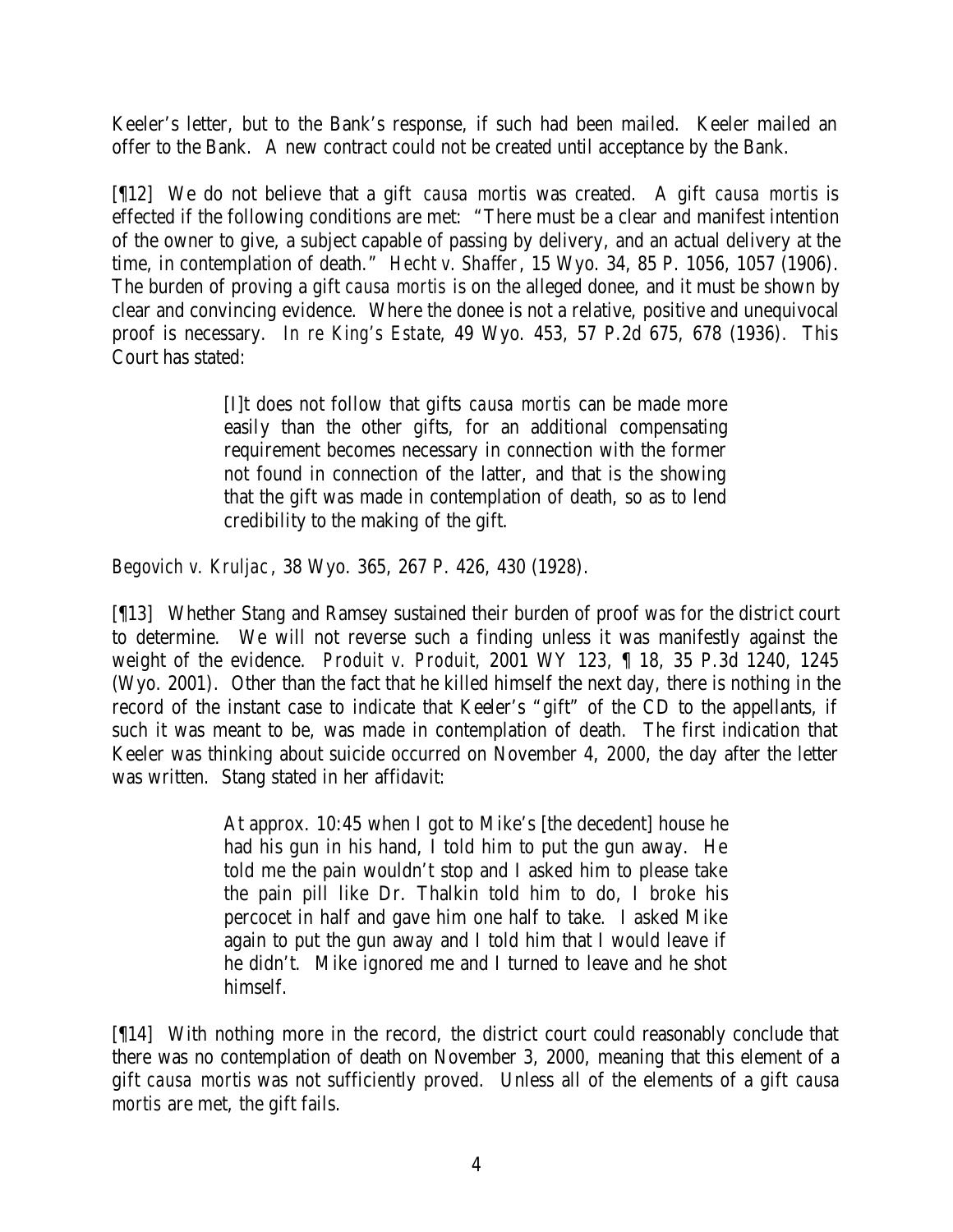[¶15] The next issue raised by the appellants is whether the district court erred in granting the appellees' motion for summary judgment.<sup>2</sup> Summary judgment motions are determined under the following language from W.R.C.P. 56(c):

> The judgment sought shall be rendered forthwith if the pleadings, depositions, answers to interrogatories, and admissions on file, together with the affidavits, if any, show that there is no genuine issue as to any material fact and that the moving party is entitled to a judgment as a matter of law.

[¶16] The purpose of summary judgment is to eliminate the necessity of formal trials where only questions of law are involved. *Blagrove v. JB Mechanical, Inc.*, 934 P.2d 1273, 1275 (Wyo. 1997). The initial burden is upon the movant to demonstrate that there is no genuine issue of material fact. *Hronek v. St. Joseph's Children's Home*, 866 P.2d 1305, 1307 (Wyo. 1994). A fact is material if proof of that fact would have the effect of establishing or refuting an essential element of the cause of action or a defense. *Id.* If a prima facie showing is made that there is no genuine issue of material fact, and that the movant is entitled to judgment as a matter of law, the burden then shifts to the party opposing the motion to present specific facts showing that a genuine issue of material fact exists. *Boehm v. Cody Country Chamber of Commerce*, 748 P.2d 704, 710 (Wyo. 1987).

[¶17] Where a party has made a prima facie showing in favor of summary judgment, it takes more than "'a scintilla of evidence in support of the [other party's] position . . . to defeat a properly supported motion for summary judgment.'" *Moncrief v. Williston Basin Interstate Pipeline Co.*, 880 F.Supp. 1495, 1505 (D.Wyo. 1995), *aff'd in part, rev'd in*  part, and remanded on other grounds, 174 F.3d 1150 (10<sup>th</sup> Cir. 1999) (quoting Moya v. *United States*, 35 F.3d 501, 503 (10<sup>th</sup> Cir. 1994)). "A party must affirmatively set forth material facts in opposition to a motion for summary judgment. He cannot rely only on his allegations and pleadings." *Hyatt v. Big Horn School Dist. No. 4*, 636 P.2d 525, 530 (Wyo. 1981). Pleading allegations do not create an issue as against a motion for summary judgment supported by affidavits. W.R.C.P. 56(e); *Vipont Min. Co. v. Uranium Research & Development Co.*, 376 P.2d 868, 870 (Wyo. 1962).

[¶18] Upon hearing the respective summary judgment arguments of counsel and upon review of the record, the district court found that there was no genuine issue as to any material fact and that the appellees were entitled to judgment as a matter of law. The appellants argue that there are genuine issues of fact concerning ownership, intent, and delivery of the CD. There is no doubt that Keeler owned the CD, and during his lifetime he could change the beneficiaries, as he did from his sister to the McVaneys in 1998, with

 <sup>2</sup> In large part, this is the same issue that has just been addressed. Because the appellants treat the matter as two separate issues, we will do likewise.